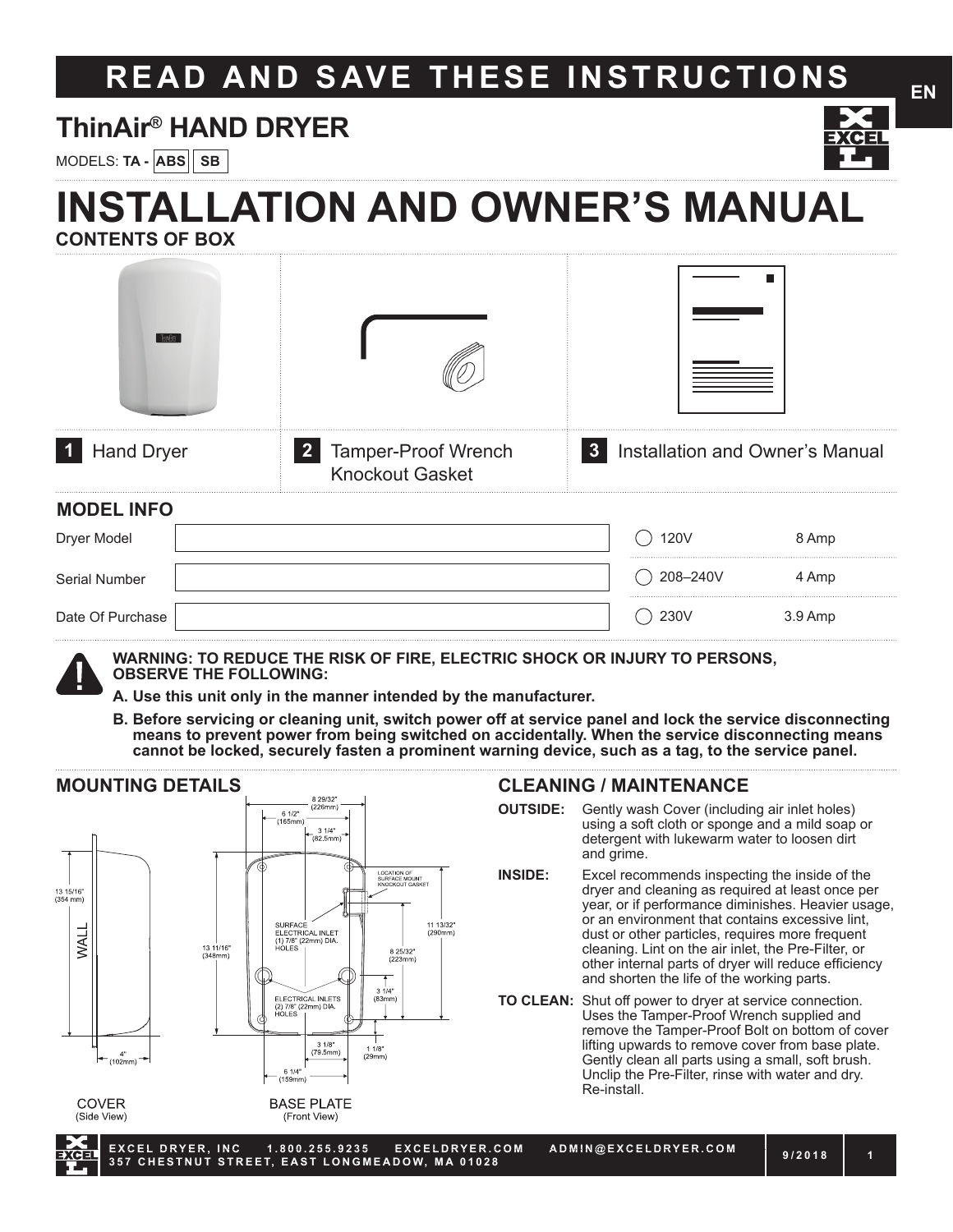# **READ AND SAVE THESE INSTRUCTIONS**

### **IMPORTANT SAFETY INSTRUCTIONS**



**WARNING: For proper electrical connections, check your local building codes. Your unit must be installed by a qualified, licensed electrician.**

#### **PRE-INSTALLATION WIRING**

- Check that the electrical supply corresponds to that shown on the rating sticker of unit. If the dryer is connected to any electrical supply other than that stated on the rating sticker of the unit, permanent damage or improper, unsafe operation of the unit may result.
- Make sure electricity is switched off at the main panel before installing, maintaining or cleaning this hand dryer. Dryer must be installed in accordance with current local wiring and building regulations.
- Do not wire this hand dryer into the lighting circuit. It must be protected by an independent circuit.
- Dryer is intended to be permanently connected to power supply, and must be properly grounded.

#### **INSTALLATION INSTRUCTIONS**

- 1. Disconnect the power source previously brought to the hand dryer location (see pre-installation wiring above).
- 2. Use the Tamper-Proof Wrench supplied and remove the Tamper-Proof Bolt on bottom of cover lifting upwards to remove cover from base plate.
- 3. If electrical wiring entry is to be made from the rear, remove the appropriate pre-formed knockout on the base plate. If entry is to be made from the side, knock out the preformed area on the right side of cover for your supply connection using knockout gasket provided. A rigid conduit must be used.
- 4. Select the appropriate mounting height for dryer (Table 1) and fastener, as recommended (Table 2). There should be no obstruction between the hand dryer and the floor. If mounting over a countertop, distance from counter to dryer must be 15" (381 mm) minimum.

**CAUTION:** *Do not use Base Plate as a guide when drilling. Make sure no pipe work (gas, water, air) or any electrical cables or wires are located directly behind the area to be drilled.*

5. Attach Base Plate at the four corners to smooth wall. Identify the voltage of your dryer from the rating sticker of the unit. Then connect to a dedicated branch circuit not exceeding 20 Amp.

### TABLE 1 TABLE 2

|                | <b>SUGGETSTED MOUNTING HEIGHT</b><br>from floor to bottom of dryer: |    |
|----------------|---------------------------------------------------------------------|----|
| Men            | 45" (114 cm)                                                        | Ла |
| Women          | 43" (109 cm)                                                        | Hn |
| Teenagers      | 41" (104 cm)                                                        | Nr |
| Small Children | 35" (89 cm)                                                         |    |
| Accessible     | 37" (94 cm)                                                         |    |

#### **SAFETY**

- Troubleshooting and internal maintenance must be performed by qualified service personnel.
- Do not use any power wash equipment for cleaning on or near this unit.
- Do not use for drying hair.
- Do not obstruct air inlets or outlets.

- 6. Use one of 2 knockouts provided for service entry on back of Base Plate. If using surface wiring use knock out in right side of cover. Use Knockout Gasket supplied around conduit for water seal. See Mounting Details.
- 7. Secure electrical wiring to terminals as indicated by the schematic affixed to blower housing. An identified ground connection point is supplied on the Base Plate for your equipment ground wire. Dryers should be installed per local code requirements.
- 8. Carefully replace Cover by inserting top of cover over bracket and tilting downward. Use Tamper-Proof Bolt previously removed in step 2.
- 9. Restore power and test for proper operation. In multiple installations, make sure the serial number marked on the inside matches the cover number.
- 10.Return Tamper-Proof Wrench to owner.

| $\overline{2}$     | <b>MOUNTING HARDWARE</b><br>Recommended Fastener (not supplied): |
|--------------------|------------------------------------------------------------------|
| Masonry Wall       | $\frac{1}{2}$ " Expansion Sleeve with $\frac{1}{4}$ " Lag Bolt   |
| <b>Hollow Wall</b> | $\frac{1}{4}$ " Wing Type Toggle Bolt                            |
| Wooden Wall        | 1/4" Lag Screw With Washer                                       |

**EXCEL DRYER, INC 1.800.255.9235 EXCELDRYER.COM ADMIN@EXCELDRYER.COM 357 CHESTNUT STREET, EAST LONGMEADOW, MA 01028 9/2018 <sup>2</sup>**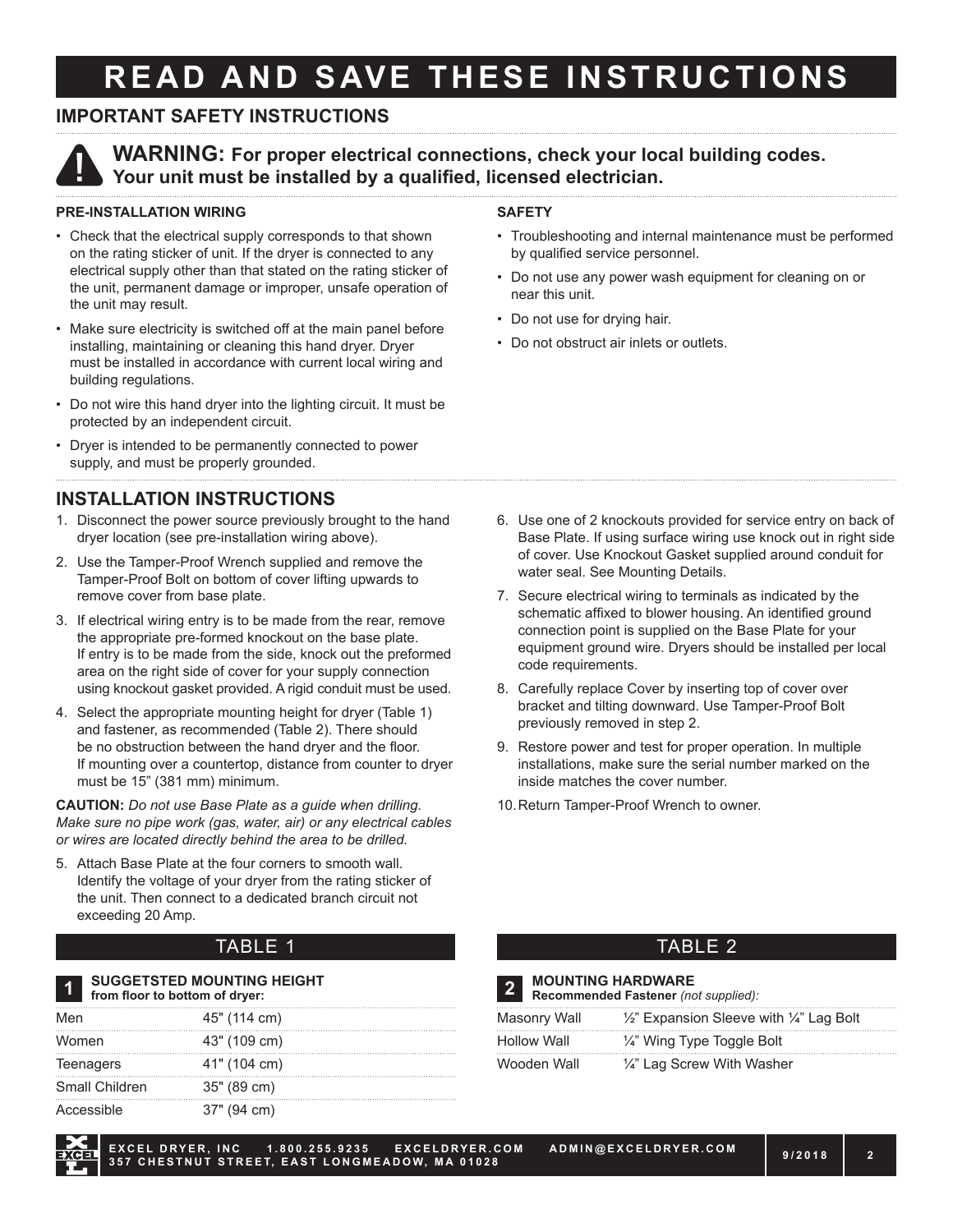# **POR FAVOR LEA Y CONSERVE ESTAS INSTRUCCIONES**

## **SECADOR DE MANOS ThinAir®**

MODELO: **TA - ABS SB**

# **MANUAL DE INSTALACIÓN Y DEL PROPIETARIO**

**CONTENIDO DE LA CAJA** 

| T-INAR                  |  |                                               |              |                                            |         |
|-------------------------|--|-----------------------------------------------|--------------|--------------------------------------------|---------|
| Secador de Manos        |  | 2 Llave Hexagonal<br>Junta del Área Removible | $\mathbf{3}$ | Manual de Instalación y del<br>Propietario |         |
| <b>DATOS DEL MODELO</b> |  |                                               |              |                                            |         |
| Modelo del Secador      |  |                                               |              | <b>120V</b>                                | 8 Amp   |
| Número de Serie         |  |                                               |              | 208-240V                                   | 4 Amp   |
| Fecha de Compra         |  |                                               |              | 230V                                       | 3.9 Amp |

# **ADVERTENCIA: PARA REDUCIR EL RIESGO DE INCENDIOS, DESCARGAS ELÉCTRICAS O LESIONES PERSONALES, OBSERVE LO SIGUIENTE:**

**A. Utilice esta unidad sólo de la manera indicada por el fabricante**

**B. Antes de reparar o limpiar la unidad, apague el interruptor en el panel de servicio y bloquee los medios de desconexión para evitar que la electricidad se reanude accidentalmente. Cuando los medios de desconexión no se puede bloquear, coloque un dispositivo de advertencia prominente, como una etiqueta, en el panel de servicio.**

#### **DETALLES DE MONTAJE**



#### **LIMPIEZA/MANTENIMIENTO**

#### **EXTERIOR:**

Lave cuidadosamente la Cubierta (incluyendo los orificios de entrada de aire) utilizando un paño suave o esponja, y un jabón o detergente suave con agua tibia para aflojar la suciedad y la mugre.

#### **INTERIOR:**

Excel recomienda inspeccionar el interior del secador y la limpieza como se requiere por lo menos una vez al año, o si el rendimiento disminuye. Uso pesado, o un entorno que contiene exceso de pelusa, polvo u otras partículas, requiere una limpieza más frecuente. Pelusa en la entrada de aire, el Pre-Filtro u otras partes internas del secador reducirá la eficiencia y reducir la vida útil de las piezas.

#### **PARA LIMPIAR:**

Corte la corriente al secador en la conexión del servicio. Utilice la llave hexagonal suministrada y quite el tornillo de seguridad en la parte inferior de la Cubierta tirando hacia arriba para retirar la cubierta de la Placa Base. Suavemente limpie todas las piezas con un cepillo pequeño y suave. Suelte el Pre-Filtro, enjuague con agua y seque. Reinstale.

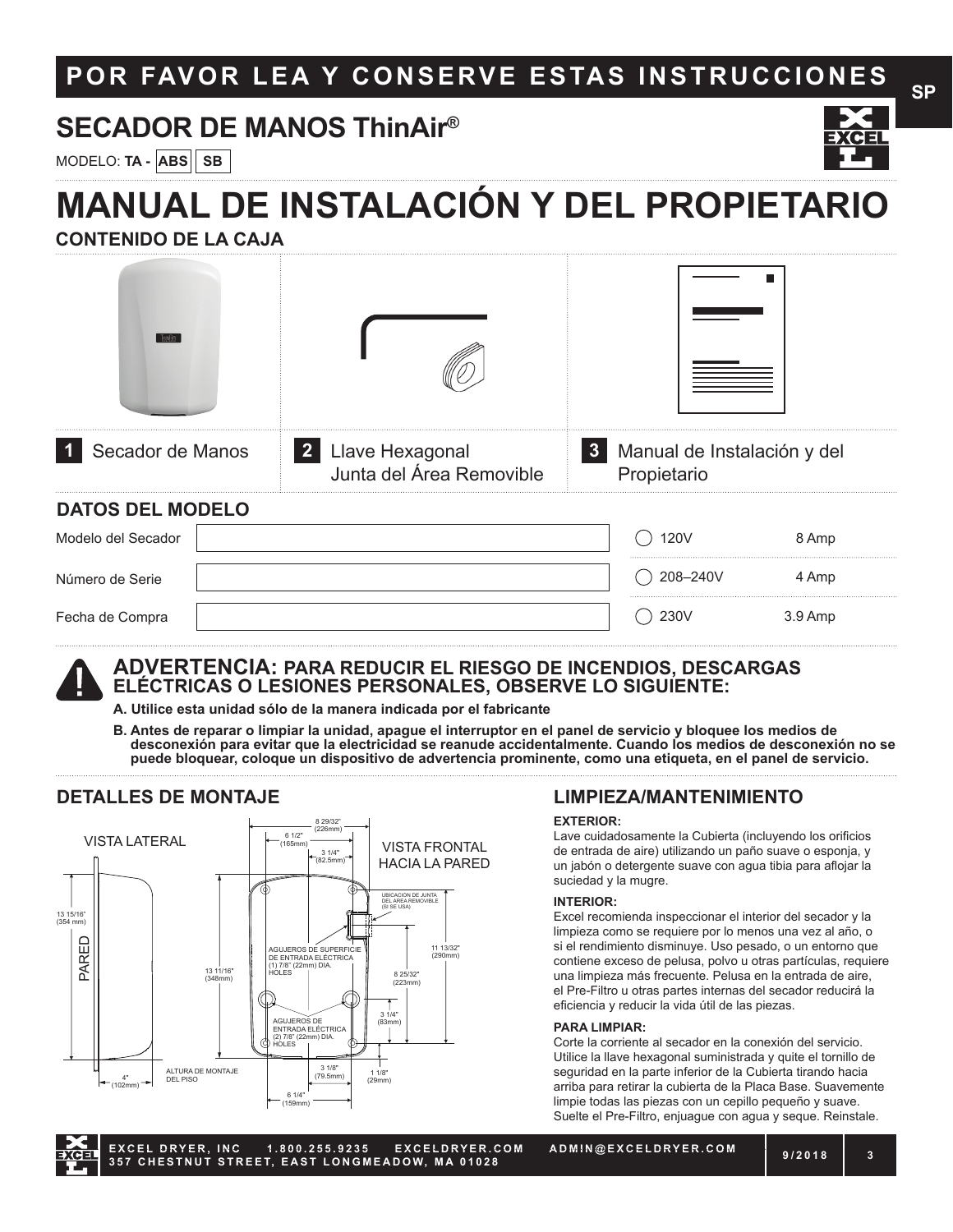# **POR FAVOR LEA Y CONSERVE ESTAS INSTRUCCIONES**

#### **INSTRUCCIONES IMPORTANTES DE SEGURIDAD**



#### **ADVERTENCIA: Para conexiones eléctricas apropiadas, revise los códigos de edificación locales. Un electricista autorizado y calificado debe instalar la unidad.**

#### **ANTES DE LA INSTALACIÓN**

- Compruebe que el suministro eléctrico corresponde al mostrado en la placa con las características técnicas. Si el secador de manos está conectado a algún suministro eléctrico que no sea el mencionado en la placa con datos técnicos, esto puede generar daño permanente o el funcionamiento inapropiado o inseguro de la unidad.
- Asegura que la electricidad está apagada en el panel principal antes de la instalación, mantenimiento, o limpieza de este secador de manos. El secador se debe instalar de acuerdo con las regulaciones locales de edificación y cableado vigentes.
- No cablee este secador de manos al circuito de iluminación. Debe estar protegido por un circuito independiente.
- El secador se fabrica para estar conectado permanentemente al circuito y el aparato debe contar con la puesta a tierra apropiada.

#### **SEGURIDAD**

- Personal de servicio calificado debe realizar la resolución de problemas.
- No utilice ningún equipo de lavado eléctrico para limpiar o en cercanías de esta unidad.
- No utilice el secador ThinAir para secar el cabello.
- No cubra las entradas o salidas de aire.

#### **INSTALACIÓN**

- 1. Desconecte la fuente de alimentación tendida previamente a la ubicación del secador de manos (ver cableado de preinstalación arriba).
- 2. Utilice la Llave Hexagonal suministrada para retirar los dos Tornillos de Seguridad de la Cubierta y levante dicha Cubierta para retirarla de la placa base.
- 3. Si la entrada del cableado eléctrico debe realizarse desde la parte posterior, retire el área removible preformado apropriado. Si la entrada se debe hacer desde el lado, quite el área preformado en el lado derecho de la Cubierta para la conexión eléctrica, usando la Junta del Área Removible proveido. Un conducto rígido debe ser utilizado.
- 4. Seleccione la altura adecuada (Tabla 1) y el elemento de sujeción como se recomienda (Tabla 2). Idealmente, no debe de haber ninguna obstrucción entre el secador de manos y el piso. Si se realiza el montaje sobre una encimera, la distancia desde la encimera al secador debe de ser de 15 pulgadas (381 mm) como mínimo.

**PRECAUCIÓN:** *No utilice la placa base como guía al perforar. Asegúrese de que ninguna tubería (gas, agua, aire) o ningún cable o cables eléctricos estén ubicados directamente detrás del área a perforar.*

5. Coloque la Placa Base en las cuatro esquinas a la pared lisa. Utilice uno de los 2 áreas removibles preformados para la entrada de servicio en la parte posterior de la Placa Base.

#### TABLA 1 TABLA 2

#### **ALTURAS DE MONTAJE SUGERIDAS desde el piso hasta la parte inferior de la unidad: 1 2**

| <b>Hombres</b>        | 45" (114 cm) |
|-----------------------|--------------|
| Mujeres               | 43" (109 cm) |
| Adolescentes          | 41" (104 cm) |
| Niños pequeños        | 35" (89 cm)  |
| <b>Discapacitados</b> | 37" (94 cm)  |

Si se utiliza el cableado de superficie usa el área removible en el lado derecho. Use la Junta del Área Removible incluido alrededor del conducto para el sello de agua. Consulte los Detalles de Montaje.

- 6. Identifique los voltios del secador que se nota en la etiqueta de especificaciones de la unidad. A continuación, conecte el secador a un circuito derivado dedicado no superior a 20 amperios según las regulaciones locales de edificación y cableado vigentes.
- 7. Conecte el cableado eléctrico a las terminales como se indica en el esquema adherido a la Cubierta del secador. Se suministra un punto de conexión a tierra identificado en la Placa Base para el cable de puesta a tierra de su equipo. Los secadores se deben instalar según los requisitos de los códigos locales.
- 8. En instalaciones múltiples, asegúrese que el número de serie identificado en la parte interna concuerde con el número de la Cubierta. Luego vuelva a colocar cuidadosamente la Cubierta mediante la inserción de la parte superior de la cubierta sobre el soporte y inclinandola hacia abajo. Vuelva a colocar los Tornillos de Seguridad quitados previamente en el paso 2.
- 9. Restaure el poder y prueba el secador para su funcionamiento correcto .
- 10.Devuelva la Llave Hexagonal al dueño.

#### **ELEMENTO DE SUJECIÓN Recomendado** *(no se provee):*

| Pared de Mampostería | Manga de expansión de 1/2"<br>con tirafondo de 1/4"        |
|----------------------|------------------------------------------------------------|
| Pared Hueca          | Tornillo acodado de tipo aleta de<br>$\frac{1}{4}$ " Pared |
| de Madera            | Tornillo de compresión de 1/4"<br>con arandela             |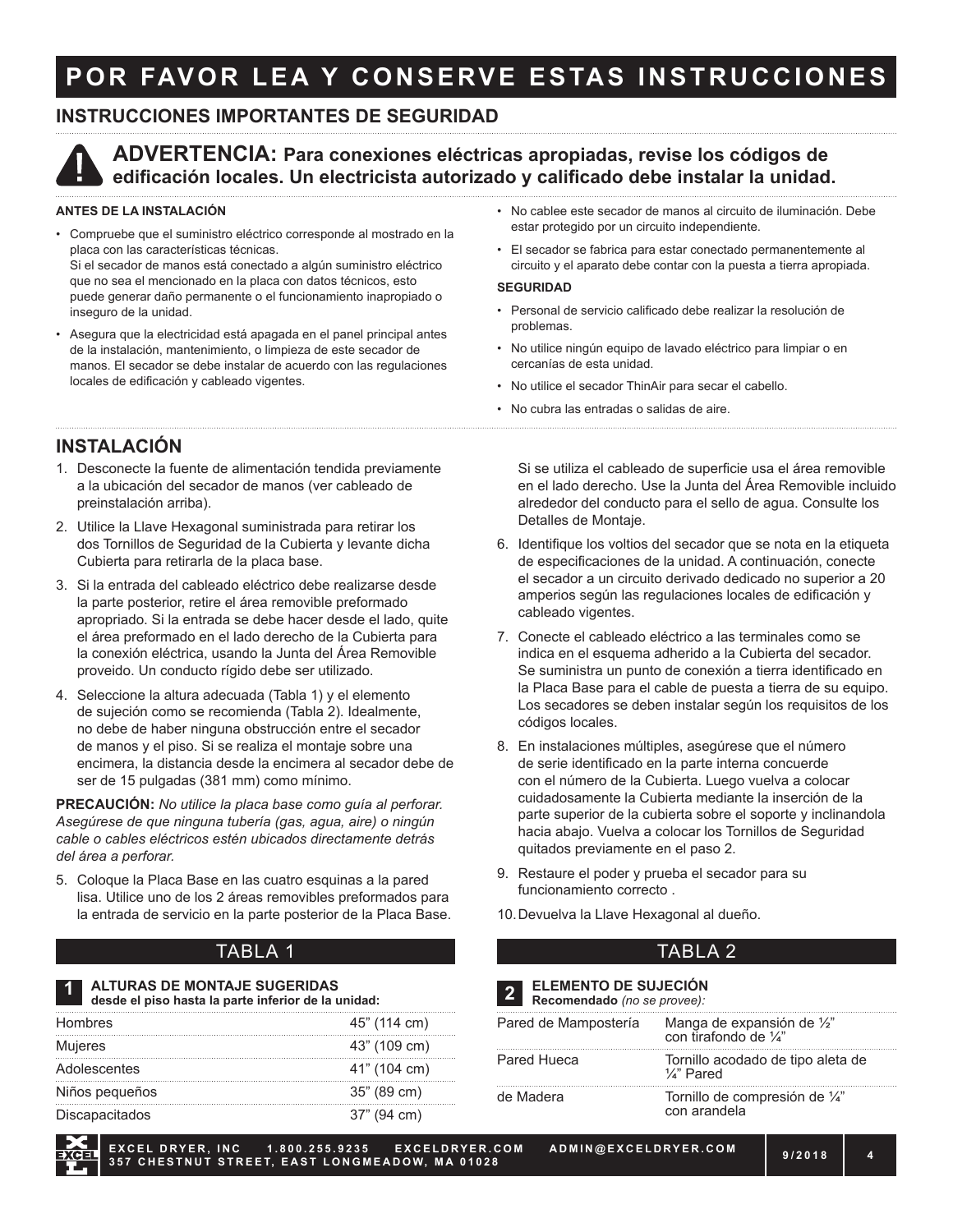# LIRE ET CONSERVER CES INSTRUCTIONS FR

# **SÈCHE-MAINS ThinAir®**

MODÈLE: **TA - ABS SB**

# **MANUEL DU PROPRIETAIRE ET D'INSTALLATION**

**CONTENU DE L'EMBALLAGE**

| THINAR                    |                                     |                         |                                             |         |
|---------------------------|-------------------------------------|-------------------------|---------------------------------------------|---------|
| Sèche-mains               | 2 Clé antivol<br>Plaquette amovible | $\overline{\mathbf{3}}$ | Manuel du propriétaire et<br>d'installation |         |
| <b>INFO SUR LE MODÈLE</b> |                                     |                         |                                             |         |
| Modèle de sèche-mains     |                                     |                         | <b>120V</b>                                 | 8 Amp   |
| Numéro de série           |                                     |                         | 208-240V                                    | 4 Amp   |
| Date d'achat              |                                     |                         | 230V                                        | 3.9 Amp |

#### **AVERTISSEMENT: POUR REDUIRE LES RISQUES D'INCENDIE, DE CHOC ÉLECTRIQUE OU DE BLESSURES, RESPECTEZ LES CONSIGNES SUIVANTES:**

- **A. Utilisez cett uniquement de la manière prévue par le fabricant.**
- **B. Avant de réparer ou de nettoyer l', éteignez l'alimentation au niveau du panneau de service et verrouillez l'alimentation pour éviter toute mise sous tension accidentelle. Lorsque les dispositifs de sectionnement ne peuvent pas être verrouillés, fixez de manière sécurisée un dispositif d'avertissement évident, tel qu'une étiquette, au panneau de service.**

### **DETAILS SUR LE MONTAGE**



### **NETTOYAGE/MAINTENANCE**

#### **EXTÉRIEUR:**

Lavez soigneusement le couvercle (y compris les trous d'entrée d'air) à l'aide d'un chiffon doux ou d'une éponge et d'un détergent doux et de l'eau tiède pour déloger les impuretés et la poussière.

#### **INTÉRIEUR:**

Excel recommande d'inspecter l'intérieur du sèche-mains et de le nettoyer au besoin une fois par an, ou si la performance diminue. Une utilisation plus intense ou un environment qui contient des peluches excessives. de la poussière ou d'autres particules, toute accumulation de peluches sur l'entrée d'air, le pré-filtre ou d'autres parties internes du sèche-mains réduiront l'efficacité et la durée de vie des pièces.

#### **POUR NETTOYER:**

Coupez l'alimentation au sèche-mains au niveau de la connexion au secteur. Utilisez la clé antivol fournie et retirez le boulon antivol situé en bas du couvercle en le soulevant vers le haut pour retirer le couvercle de la plaque de base. Nettoyez soigneusement toutes les pièces à l'aide d'une petite brosse douce. Retirez le pré-filtre, rincez à l'eau et séchez. Réintsallez.